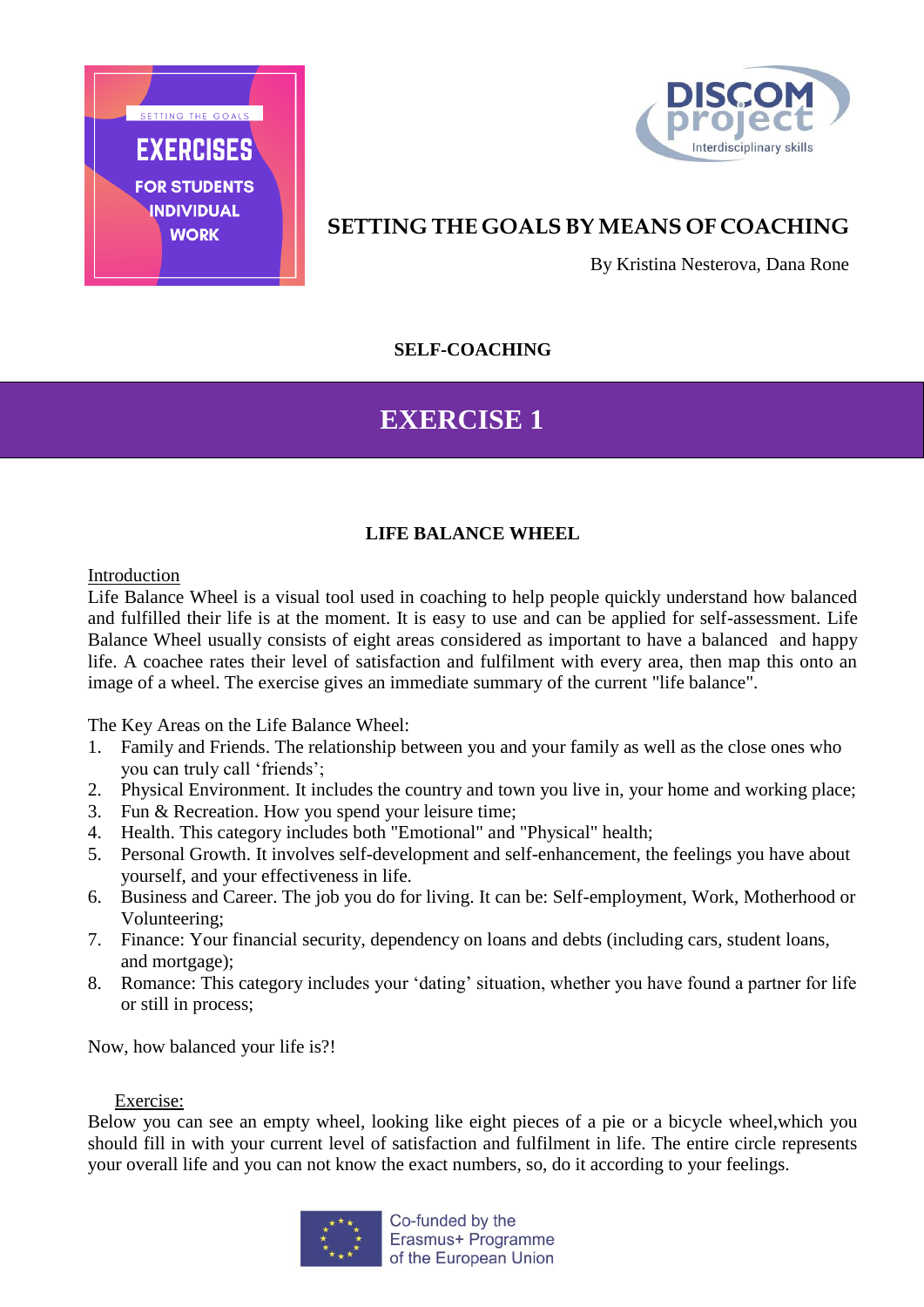Each of the categories can be assigned a value of 1 (very dissatisfied) to 10 (very satisfied).The value of 1 is closest to the centre of the wheel and the value 10 is at the edge.

Before doing this exercise, try to clear your mind and remember there is no right answer just be honest with yourself, that is the key.



*Figure 1* Life Balance Wheel

STEP 1.

Please have a look at the Wheel *(see fig.1).*

Which category would you like to start from?

After choosing one, go clockwise to the rest of the areas of the Life Balance Wheel.

Step 2.

 How much are you satisfied with this category (the answer from the Step 1) from 1 (very dissatisfied) to 10 (very satisfied) ?

Starting from the center of the wheel, colour the slice according to your answer *(see fig.1)*. Below you can see an example how it should look like *(see fig.2)*.

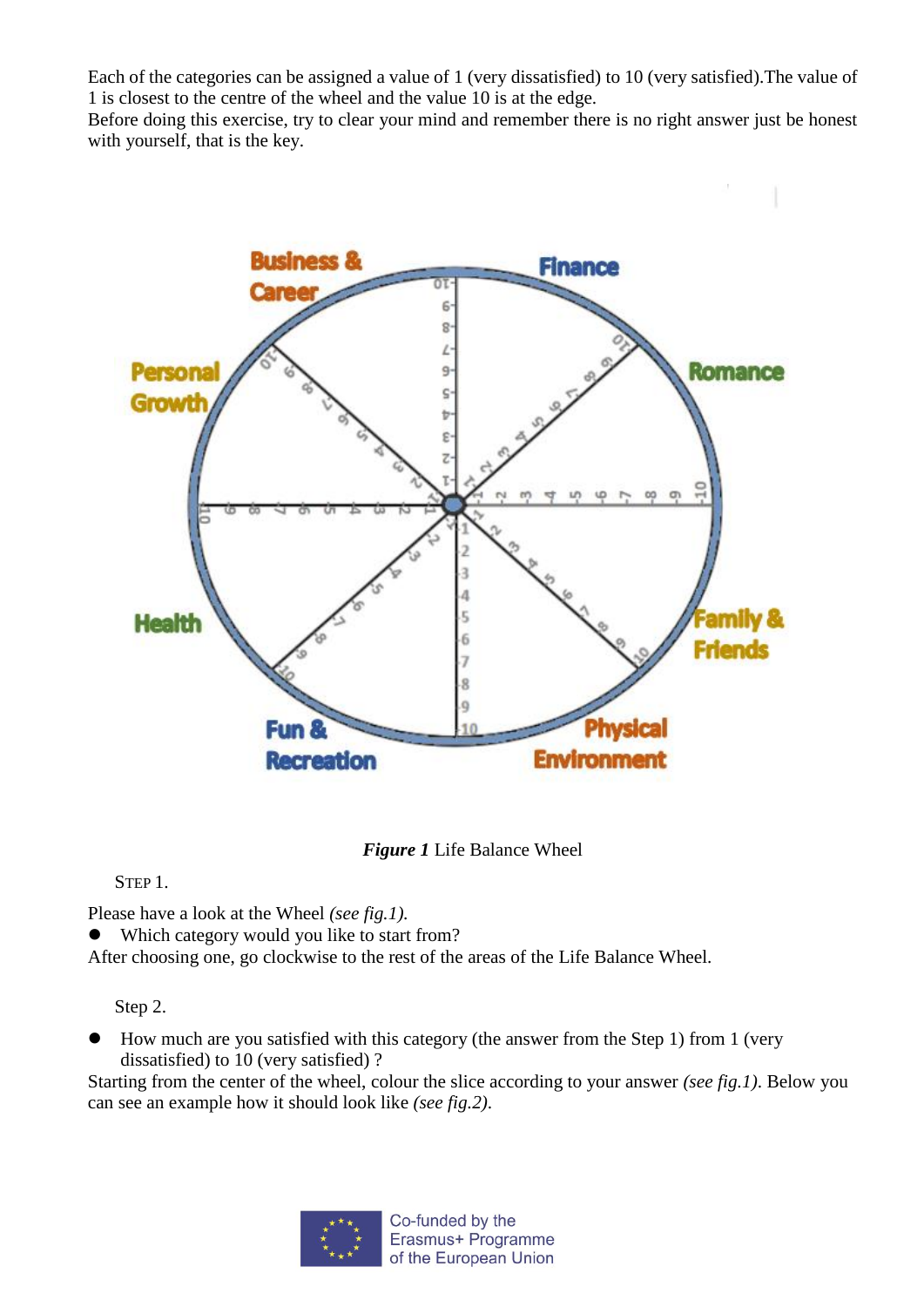

*Figure 2* The satisfaction level with 'Personal Growth' and 'Business & Career' categories

The example above shows the satisfaction rates with two categories: 'Personal Growth' (the rate is 6) and 'Business & Career' (the rate is 8).

Step 3.

Evaluate all eight areas of your Life Balance Wheel. When it is done, answer the following questions:

- How well-balanced is your wheel?
- As a bicycle wheel, is it possible to ride?

Step 4.

If you completed your Life Balance Wheel and do not feel satisfied with the results, let's try to find out how it can be improved.

- In your opinion, which areas of the wheel impact others?
- What depends on what?

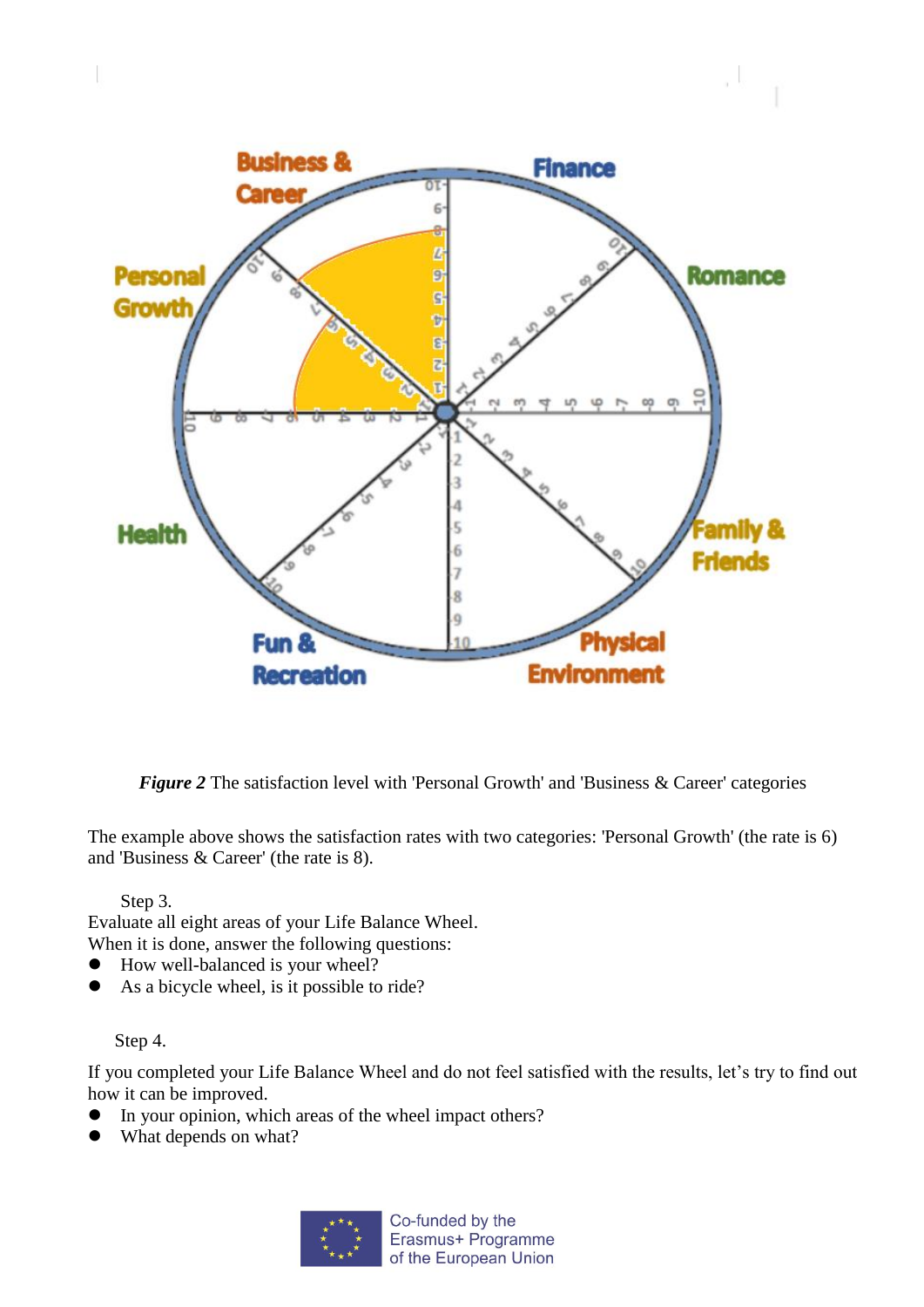Make connections between them as it is shown in the example below *(see fig.3).* Draw arrows from the categories which gives the biggest impact on others using different color ink. Try to make as many connections as possible, to see which area is the most influencing.



*Figure 3* The impact of 'Personal Growth' on 'Finance', 'Business and Career' and 'Physical Environment' development.

Step 5.

When the connections are done, answer the following questions:

- In which area do you want to make the difference first?
- How much from 1 (very dissatisfied) to 10 (very satisfied) do you want to be satisfied with it?
- What can you do to make the growth happen?

(write down 5-8 options)

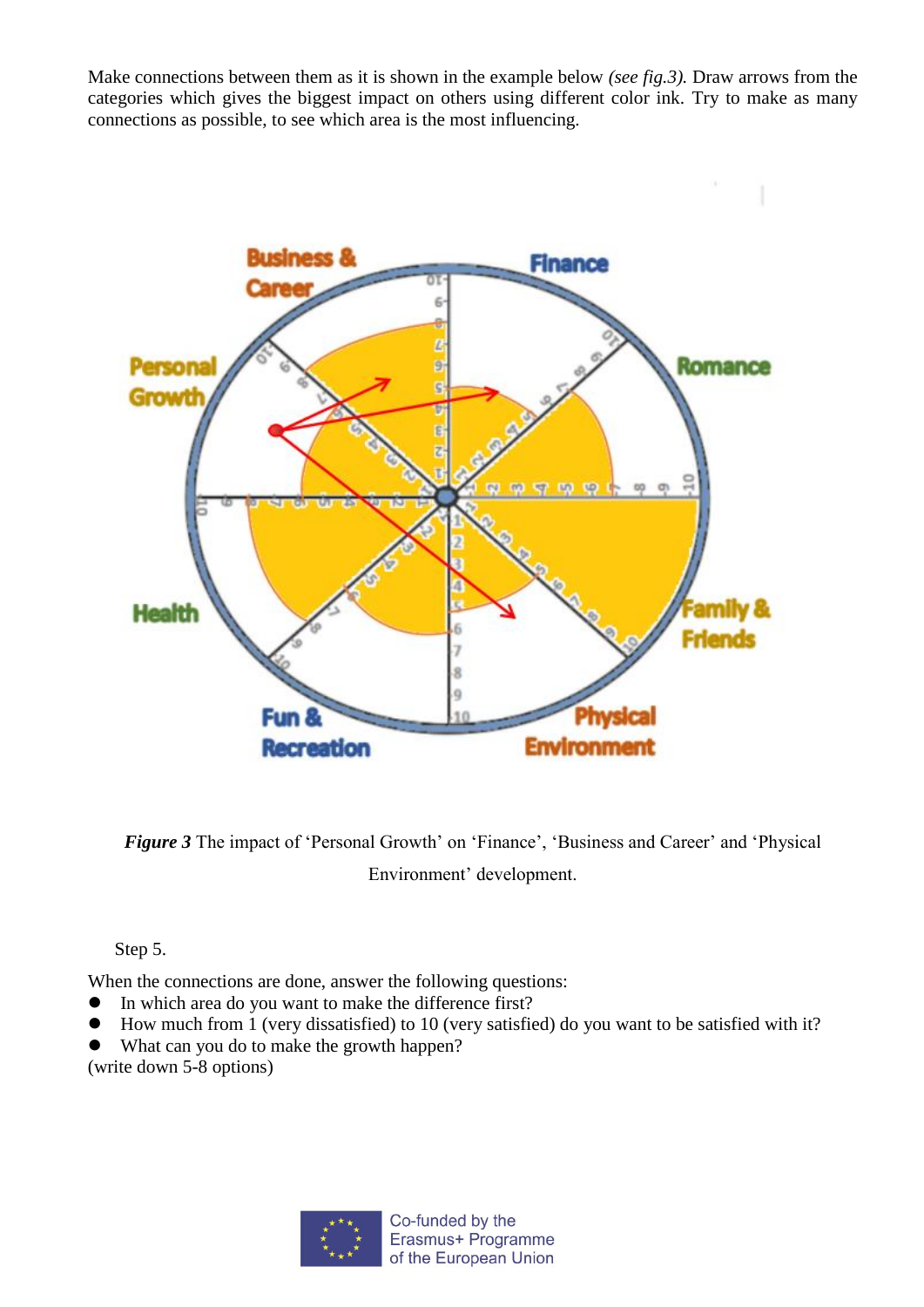Step 6.

Now when having several options,

- What will be your first step already today?
- How will you motivate yourself in reaching your goal?

## Step 7.

Think of a reminder for yourself. It can be something materialistic, such as: a bracelet, a key chain, a pen, a notebook and etc. Put some time and effort in order to find the right reminder for yourself. Have this item with you everywhere, it will remind you of your main goal which have to accomplished in the nearest future. Good luck!

# **EXERCISE 2**

## **SETTING THE RIGHT GOALS**

## Introduction

All successful people set goals. Goals are dreams with legs, they are going somewhere. Coaching inspires and supports in achieving goals.

## **The concept of HUGGs.**

HUGGs stands for Huge, Unbelievably Good Goals and have the following qualities:

- they are long term (5-30 years);
- they connect with the person's identity and core values;

- when they are first set, they seem impossible. As the time goes on, they start to manifest more and more;

- they make a person feel strongly about them.

### Examples of HUGGs:

- become a published author;
- become a millionaire;
- establish your own successful company.

### Exercise:

Set between 2-4 long-term HUGGs for your life. Use your Life Balance Wheel to help setting these goals. As these goals are in the far future, they may not be very specific but positive and in very simple language.

\_\_\_\_\_\_\_\_\_\_\_\_\_\_\_\_\_\_\_\_\_\_\_\_\_\_\_\_\_\_\_\_\_\_\_\_\_\_\_\_\_\_\_\_\_\_\_\_\_\_\_\_\_\_\_\_\_\_\_\_\_\_\_\_\_\_\_\_\_\_\_\_\_\_\_\_\_\_\_\_\_\_ \_\_\_\_\_\_\_\_\_\_\_\_\_\_\_\_\_\_\_\_\_\_\_\_\_\_\_\_\_\_\_\_\_\_\_\_\_\_\_\_\_\_\_\_\_\_\_\_\_\_\_\_\_\_\_\_\_\_\_\_\_\_\_\_\_\_\_\_\_\_\_\_\_\_\_\_\_\_\_\_\_\_ \_\_\_\_\_\_\_\_\_\_\_\_\_\_\_\_\_\_\_\_\_\_\_\_\_\_\_\_\_\_\_\_\_\_\_\_\_\_\_\_\_\_\_\_\_\_\_\_\_\_\_\_\_\_\_\_\_\_\_\_\_\_\_\_\_\_\_\_\_\_\_\_\_\_\_\_\_\_\_\_\_\_

Goal 1.

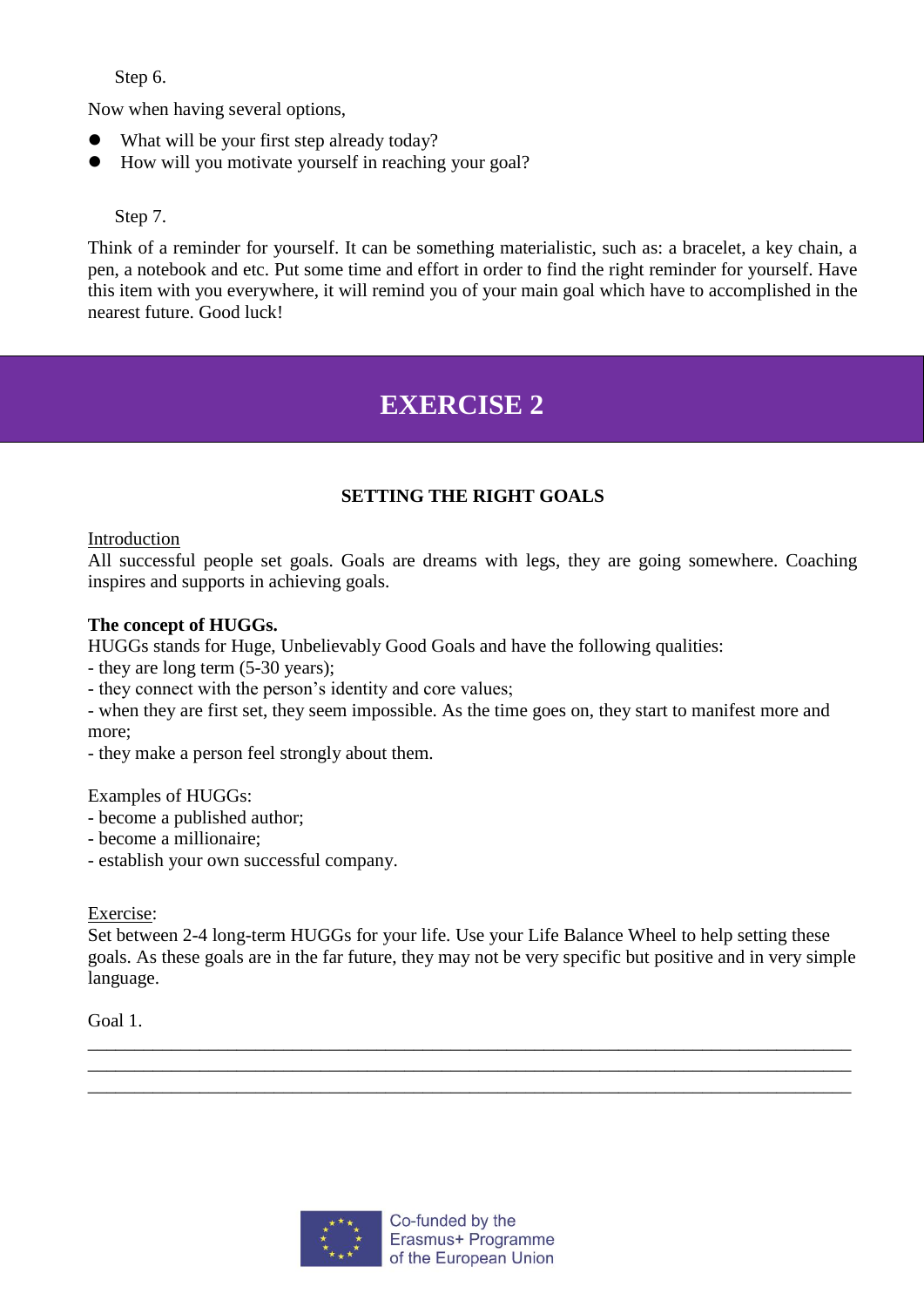| Goal 2. |  |  |  |
|---------|--|--|--|
|         |  |  |  |
| Goal 3. |  |  |  |
|         |  |  |  |
| Goal 4. |  |  |  |
|         |  |  |  |

#### One year goals.

Now, take each of your long-term HUGGs goals and set goals that you want to accomplish within one year in order to be on track. You need to set a goal for every part of your Life Balance Wheel, it will give a more clear picture of your future.

To make sure the goals are clear, motivating and reachable, each one should be set in a SMART form:

**Specific:** to focus all the efforts and feel truly motivated for achieving goals, they should be simple, sensible and significant;

Measurable: the goals should be meaningful in order to track progress and stay motivated; **Attractive:** they goals should be likeable by the client;

**Realistic** The goals also needs to be reasonable and attainable to be successful. It should stretch a person's abilities but still remain possible.

Time bound: every goal needs a target date, so there is a deadline to focus on and something to work toward.

Goal 1. Family and Friends

Goal 2. Physical Environment

Goal 3. Fun & Recreation

Goal 4. Health